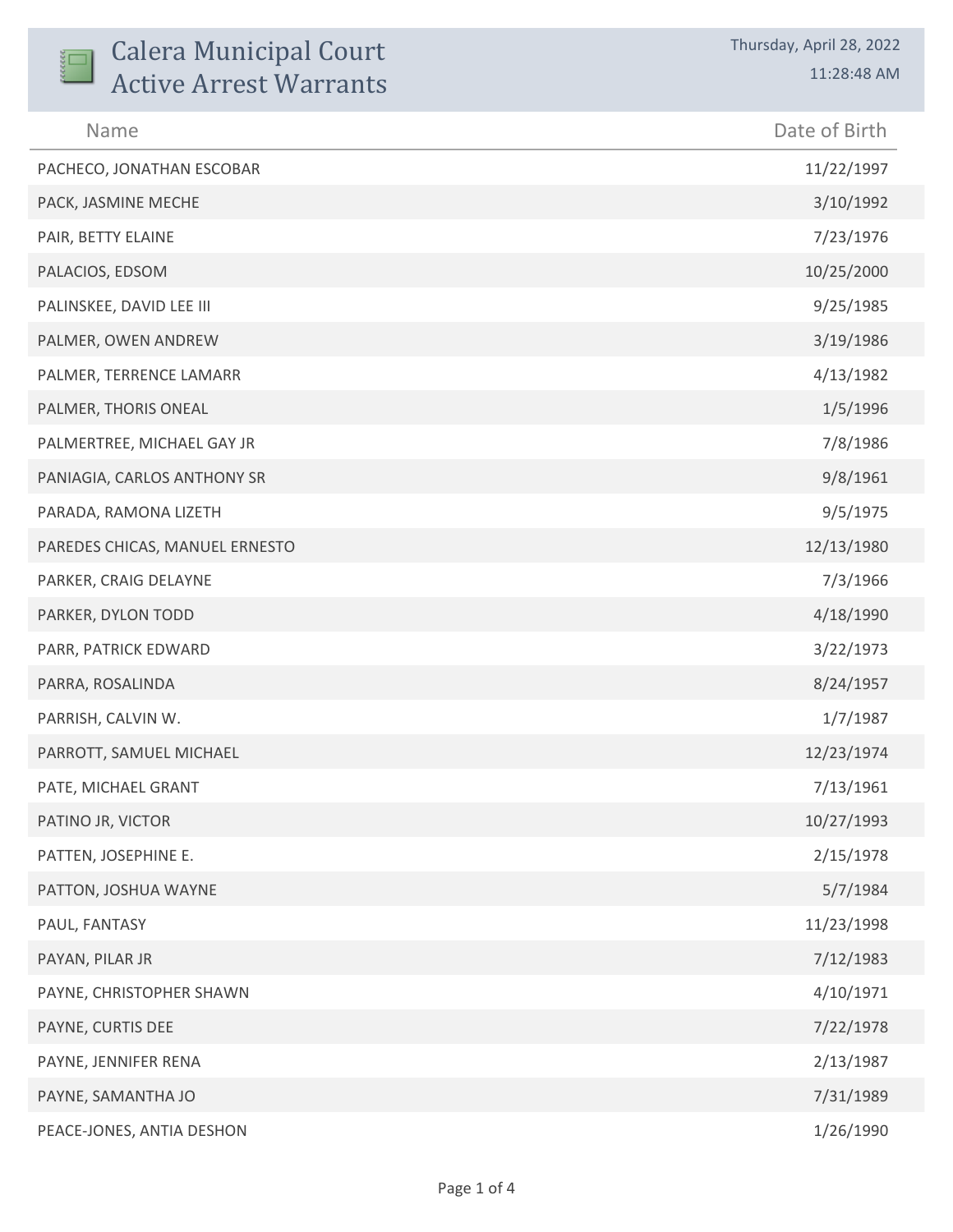| Name                             | Date of Birth |
|----------------------------------|---------------|
| PEARSON, CAMERON O.              | 4/20/1988     |
| PEARSON, DIRA P.                 | 7/31/1963     |
| PEARSON, SARA GAIL               | 4/6/1992      |
| PEDIGO, WILLIAM                  | 11/19/1987    |
| PEISTER, LARRY ALAN              | 9/13/1945     |
| PELL, JAMES MARVIN               | 6/26/1971     |
| PENA, JUAN ANTONIO               | 10/2/1973     |
| PENA, JOSE                       | 4/4/1994      |
| PENA, JOSE L.                    | 8/12/1972     |
| PENAFLOR, BRENDA ANNETTE         | 3/19/1980     |
| PENALOZA RENTERIA, YIRA YURLEIDA | 5/14/1990     |
| PENFIELD, DAWNIELLE NICHOLE      | 10/29/1991    |
| PENTON, THOMAS W.                | 9/24/1966     |
| PEPPER, AUDIE ELLIS              | 3/13/1970     |
| PERALTA, JANET                   | 4/9/1991      |
| PEREZ GARCIA, BRAYAN Y           | 1/20/1995     |
| PEREZ, CALISTA ROSE              | 7/1/1981      |
| PEREZ, FRANCISCO                 | 3/24/2000     |
| PEREZ, JESSICA                   | 8/30/1986     |
| PEREZ, JUAN ANTONIO              | 12/9/1946     |
| PEREZ, OSIEL                     | 5/24/2002     |
| PEREZ, SAL SXAVIER               | 9/25/1994     |
| PEREZ, SHARDAY HAMPTON           | 3/25/1986     |
| PEREZ-GAYTAN, LUIS GERARDO       | 7/3/1992      |
| PEREZ-MARTINEZ, JOSE L           | 10/22/1957    |
| PEREZ-SILVESTRE, FRANCISCO       | 9/20/1984     |
| PERKINS, JESSICA LORENE          | 11/12/1978    |
| PERKINS, SHAWN                   | 2/15/1989     |
| PERRY, ASHTON D.                 | 8/4/1987      |
| PETERSON, GEORGE NELSON          | 6/13/1962     |
| PETERSON, JASON HENRY            | 7/31/1979     |
| PETERSON, JOHN MATTHEW           | 8/29/1967     |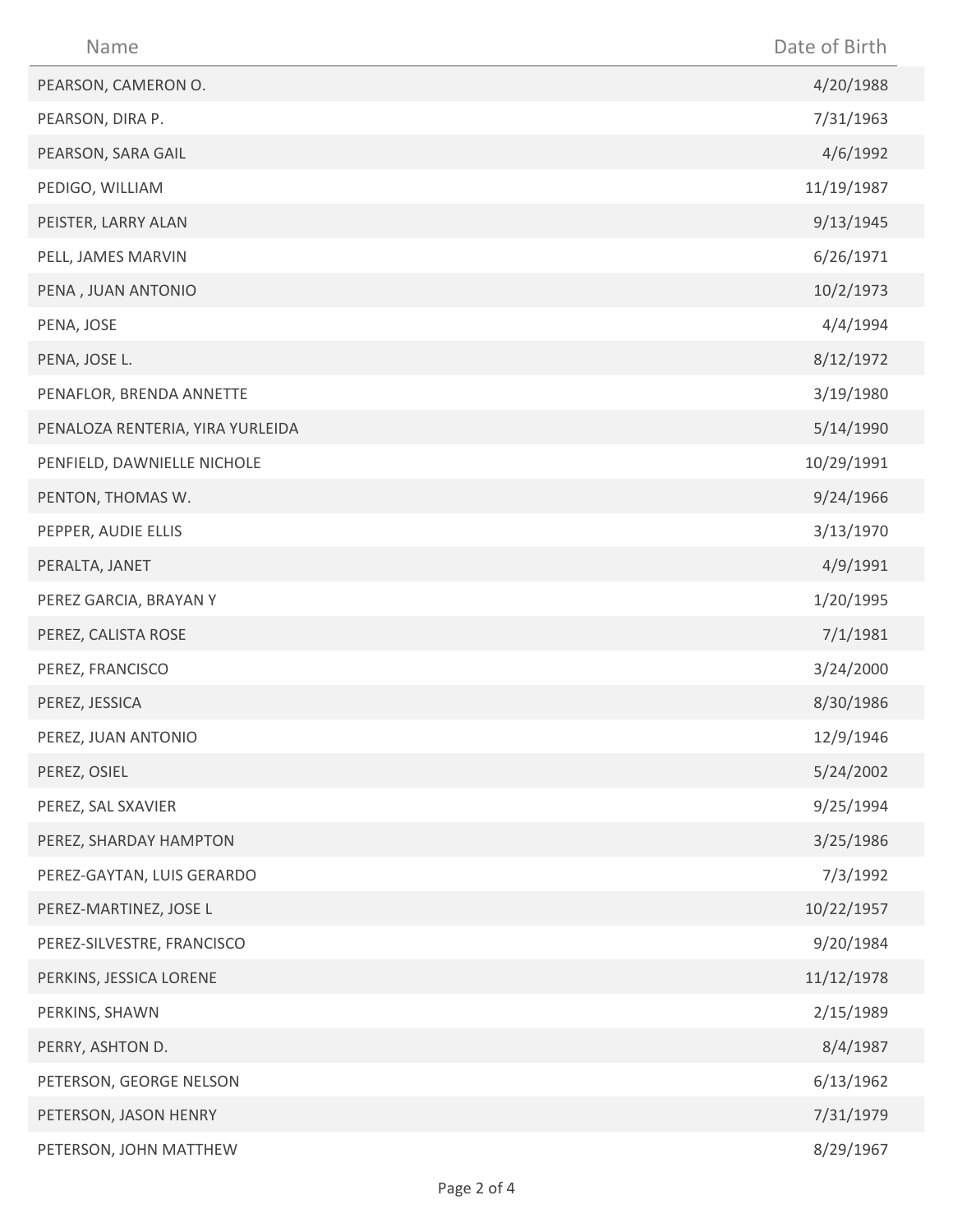| Name                          | Date of Birth |
|-------------------------------|---------------|
| PETRE, MARSHALL LANDES        | 3/17/1998     |
| PETTIT, IONA RUTH             | 8/22/1991     |
| PETTIT, TERRY LAYNE           | 9/23/1959     |
| PHANPHONGSA, KEVIN JEFF       | 11/19/1989    |
| PHELPS, LAQUITA VERSHUAN      | 9/17/1979     |
| PHILLIPS, CHARLES EDWARD      | 12/4/1957     |
| PHILLIPS, KELLY GAYNELL       | 5/13/1996     |
| PHILLIPS, LONNIE LEE JR.      | 2/23/1969     |
| PHILLIPS, ROGER J.            | 6/7/1971      |
| PICHLER, DANNY HERBERT        | 2/13/1969     |
| PIEDRA GARCIA, MARIA DE JESUS | 1/6/1988      |
| PIEDRA, DANIELA               | 9/12/2006     |
| PIERSON, GABRIEL ALONZO       | 6/16/1971     |
| PIGRUM, LON LEE               | 7/12/1960     |
| PIKE, ONYX                    | 11/25/1993    |
| PINEDA, RODRIGO GOMEZ         | 3/13/1977     |
| PIPKIN, JAKE ROBERT           | 7/7/1990      |
| PITTMAN, ASHLEY REBEKAH       | 11/29/1983    |
| PITTMAN, ISHMAEL RASUL        | 8/21/1995     |
| PITTSINGER, CHRISTOPHER GLENN | 2/12/1975     |
| PLACENCIA, SECILIA            | 12/31/1985    |
| PLEASENT, MARCUS A            | 1/10/1989     |
| PLEW, TARI REACHELLE          | 9/8/1992      |
| POGUE, LOLA MARIE             | 7/5/1971      |
| POLANCO, EDGAR IVAN           | 1/5/1994      |
| POLITE, RYAN GERARD           | 10/25/1992    |
| POMPA, JOEL                   | 2/21/1998     |
| PONCE, JOSEPH DEON            | 11/29/1989    |
| POOL, ATHENA K                | 1/26/1978     |
| POP, ENRIQUE                  | 7/29/1980     |
| PORTER, ASHLEY R.             | 11/13/1988    |
| PORTER, AUDERYANIA T.         | 11/3/1989     |